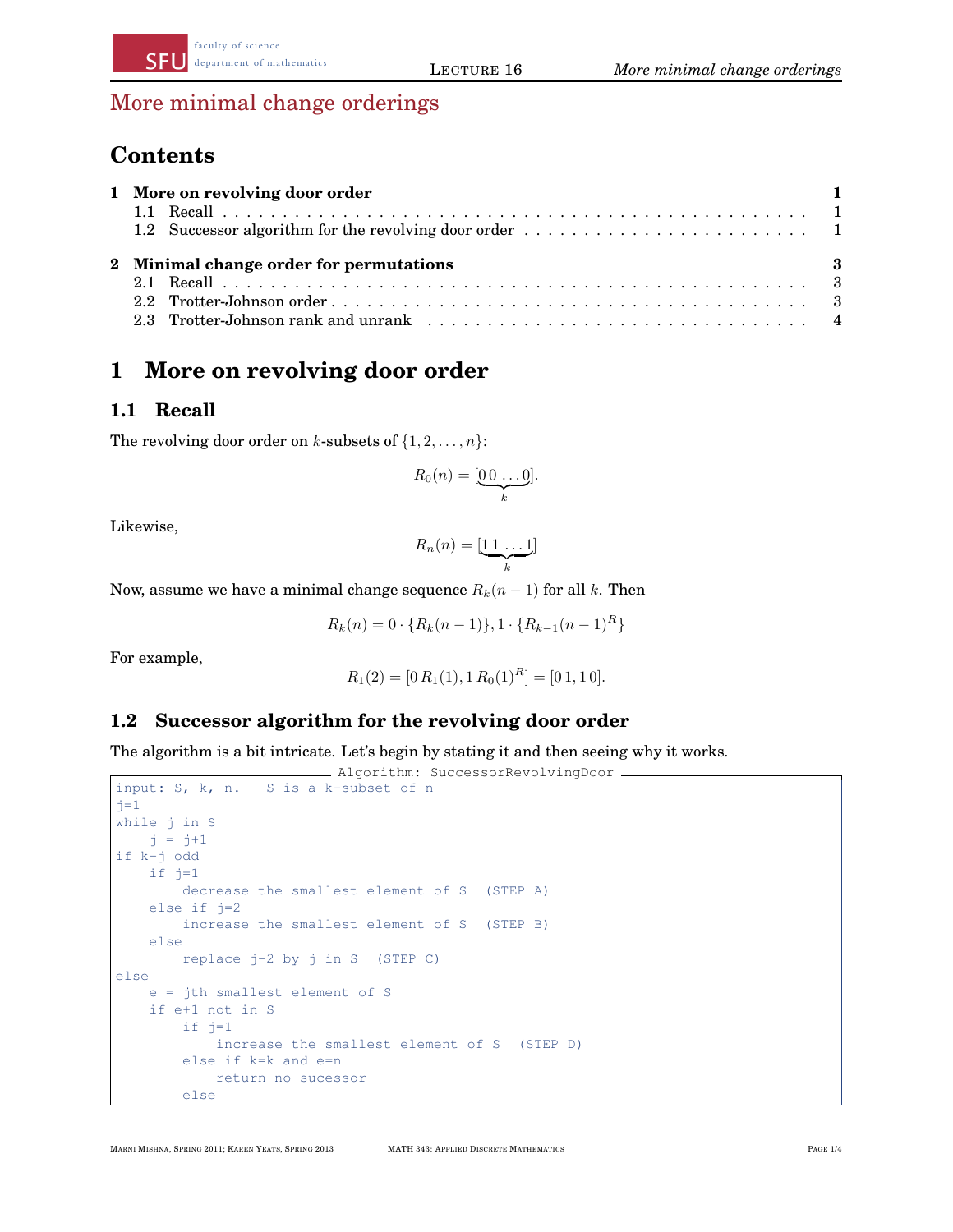```
from FS2009
Part/ References Topic/Sections Notes/Speaker
replace j-1 by e+1 in S (STEP E)
  \begin{array}{rcl} \texttt{replace} & \texttt{e+1 by j} \end{array}replace e+1 by j in S (STEP F)
2 14 I.4, I.5, I.6 Unlabelled structures
return S
      else
```
**3** 21 II.1, II.2, II.3 Labelled structures I

Comtet74

The various steps have been labelled A through F to make them easier to refer to.

First notice that in step E, since we were not in the previous else if, then we must have e<sub>i</sub>n, and so adding  $e+1$  to S is valid. Next consider how each step affects j. Given S let T be the permutation returned by the algorithm. Let j be the value of j calculated by the algorithm on  $S$  and let j' be the value of  $j$  on  $T$ . Then

- If S is in A and the smallest element was 2 (and so is decreased to 1) then  $j' = j + 1$ . Otherwise  $\jmath = \jmath.$  $j' = j$ .
- $\mathcal{L}$  study) • If S is in B then  $j' = j$ .
	- If S is in C then  $j' = j 2$ .  $18$  is the fit denote  $\int$   $\int$   $\int$   $\frac{1}{2}$ .
- If S is in D then  $j' = j$ . **and Limit Laws**
	- If S is in E then  $j' = j 1$ .
- If S is in F then if  $e = j$  we are filling in all the way up to e so  $j' = j + 2$ . Otherwise we are guaranteed to have no *j* in *S* and so  $j' = j + 1$ .

With this notation, lets now prove the algorithm is correct, that is that  $T$  really is the successor to S.

The proof is by induction on n. For the base case just check on  $n = 1$ . Now assume the algorithm works for  $n - 1$  and consider n.

First suppose  $n \notin S$ . The only way the algorithm is in any way different from if it were called with  $n-1$  in place of n is in the case  $j = k$  and  $e = n-1$ . In that case the algorithm with  $n-1$  returns no successor and so by the induction hypothesis along with the characterization of the first as last elements from last time  $S = \{1, 2, \ldots, k-1, n-1\}$  and so the algorithm returns  $\{1, 2, \ldots, k-2, n-1, n\}$ which is correct. In all other cases with  $n \notin S$  the algorithm is the same as with  $n-1$  and so by induction hypothesis is correct.

Now suppose  $n \in S$ . First note that the only way to obtain  $j = k$  is when  $S = \{1, 2, \ldots, k - 1, n\}$  in which case the algorithm correctly gives no successor. In all other cases  $n \in S$  is not touched, so let T be S after the algorithm has run, let S be S with n removed and let T be T with n removed. S and T are in  $R_{k-1}(n-1)$  and so the parity of k has changed for S and T.

Now work case by case using the observations above.

- If S is in A with first element greater than 2 then  $\tilde{T}$  has the same j but the parity of k has changed, so  $\tilde{T}$  is in D. D reverses what A did and so by induction  $\tilde{T}$  has  $\tilde{S}$  as its successor. Thus by definition  $T$  is the correct successor to  $S$ .
- If S is in A with first element 2 then in  $\widetilde{T}$  the parity of j and k have both changed. This gives that T is in B. B also reverses A and so we can conclude as above that T is the correct successor to S
- If S is in B then in  $\tilde{T}$  the parity of j and k have bother changed so  $\tilde{T}$  is in A which reverses B and so we conclude as above.
- If S is in C then the parity of j in  $\tilde{T}$  is the same as in S while the parity of k has changed. Thus  $\tilde{T}$ is in F with  $e = k$  which reverse C so as above we're done.
- If S is in D then j is unchanged in  $\widetilde{T}$  but the parity of k has changed so  $\widetilde{T}$  is in A which reverse D so done.
- If S is in E then j and k both change parity in  $\tilde{T}$  so  $\tilde{T}$  is in F which reverse E so done.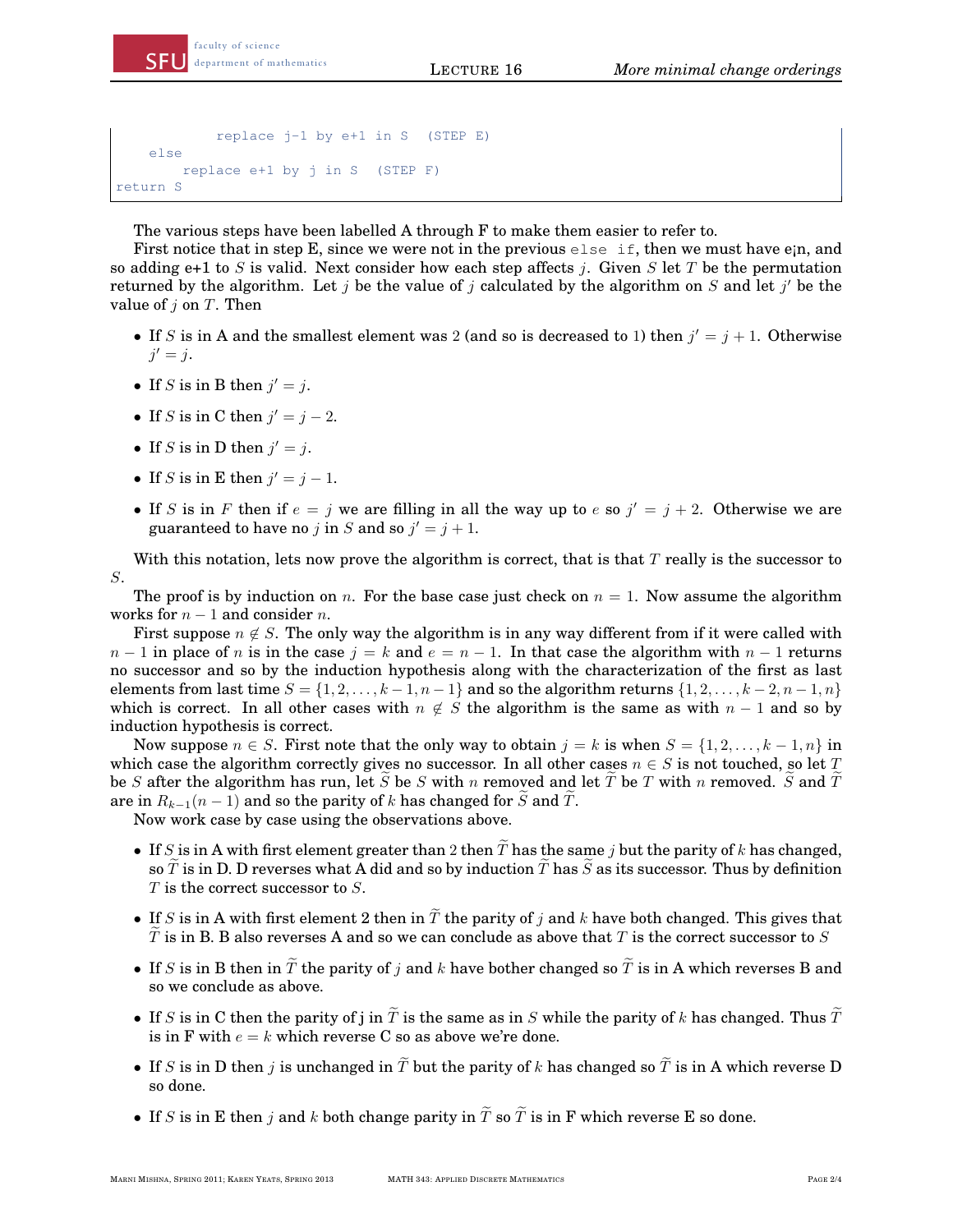- If S is in F with  $e \neq j$  then j and k both change parity in  $\widetilde{T}$  so  $\widetilde{T}$  is in E so done.
	- If S is in F with  $e = j$  then the parity of j stays the same while the parity of k changes in  $\tilde{T}$ . This puts  $\widetilde{T}$  in C and so again we're done.

es, so by This covers all cases, so by induction the algorithm returns the revolving door successor.

#### **Minimal change** 2 Minimal change order for permutations

## **7** 19 IV.3, IV.4 **Analytic Methods 2.1 Recall**

Recall that a permuation of  $\{1, 2, ..., n\}$  is a bijection of  $\{1, 2, ..., n\}$  with itself. We can represent a t of its val by  $\sigma(1) = 3$ ,  $\sigma(2) = 2$  and  $\sigma(3) = 1$  we can represent  $\sigma$  by the list [3, 2, 1]. **Permutation by the list of its values. For example given the permutation**  $\sigma$  **: {1, 2, 3}**  $\rightarrow$  **{1, 2, 3} defined** 

## 2.2 Trotter-Johnson order

Let us consider the minimal distance between two permutations to be those permutations that differ by a transposition or swap. Thus, the permutations at distance 1 from the identity permutation are by a transposition or swap. Thus, the permutations at ustance T from the identity permutation are all precisely the set of transpositions, that is, permutations consisting of exactly one cycle of length 2. Let us add the additional constraint that the swap must occur for adjacent entries. This means for two  $\mathsf{permutations}\ \sigma$  and  $\tau$  of minimal distance that there exists some  $k$  such that

$$
\sigma(i) = \tau(i) for i \in [1..n] \setminus \{k, k+1\}; \quad \sigma(k) = \tau(k+1) \text{ and } \sigma(k+1) = \tau(k).
$$

For example,  $\sigma = [3712564]$  and  $\tau = [3715264]$ . We now give a recursive scheme to generate permutations under this minimal distance. Let  $\sigma = [\sigma_1 \sigma_2 \dots \sigma_n]$  be a permutation of n. We associate the

$$
\sigma^{\leftarrow} = \begin{bmatrix} \sigma_1 & \sigma_2 & \dots & \sigma_n & n+1 \\ \sigma_1 & \sigma_2 & \dots & n+1 & \sigma_n \\ & & \vdots & & \\ \sigma_1 & n+1 & \dots & \sigma_{n-1} & \sigma_n \\ n+1 & \sigma_1 & \dots & \sigma_{n-1} & \sigma_n \end{bmatrix} \quad \sigma^{\rightarrow} = \begin{bmatrix} n+1 & \sigma_1 & \sigma_2 & \dots & \sigma_n \\ \sigma_1 & n+1 & \dots & \sigma_{n-1} & \sigma_n \\ & & \vdots & & \\ \sigma_1 & \sigma_2 & \dots & n+1 & \sigma_n \\ \sigma_1 & \sigma_2 & \dots & \sigma_n & n+1 \end{bmatrix}
$$

For example

$$
[1\,3\,2]^\rightarrow = \left[\begin{array}{rrrr} 4 & 1 & 3 & 2 \\ 1 & 4 & 3 & 2 \\ 1 & 3 & 4 & 2 \\ 1 & 3 & 2 & 4 \end{array}\right]
$$

Now we describe the code. Let  $R(n)$  be a listing of the permutations of length n, and suppose that  $r_n(k)$ be the k-th element. We describe  $R(n + 1)$ :

$$
R(n+1) = \begin{bmatrix} r_n(1)^{\leftarrow} \\ r_n(2)^{\rightarrow} \\ \vdots \\ r_n(n! - 1)^{\leftarrow} \\ r_n(n!)^{\rightarrow} \end{bmatrix}
$$

This ordering is called the Trotter-Johnson ordering of permutations.